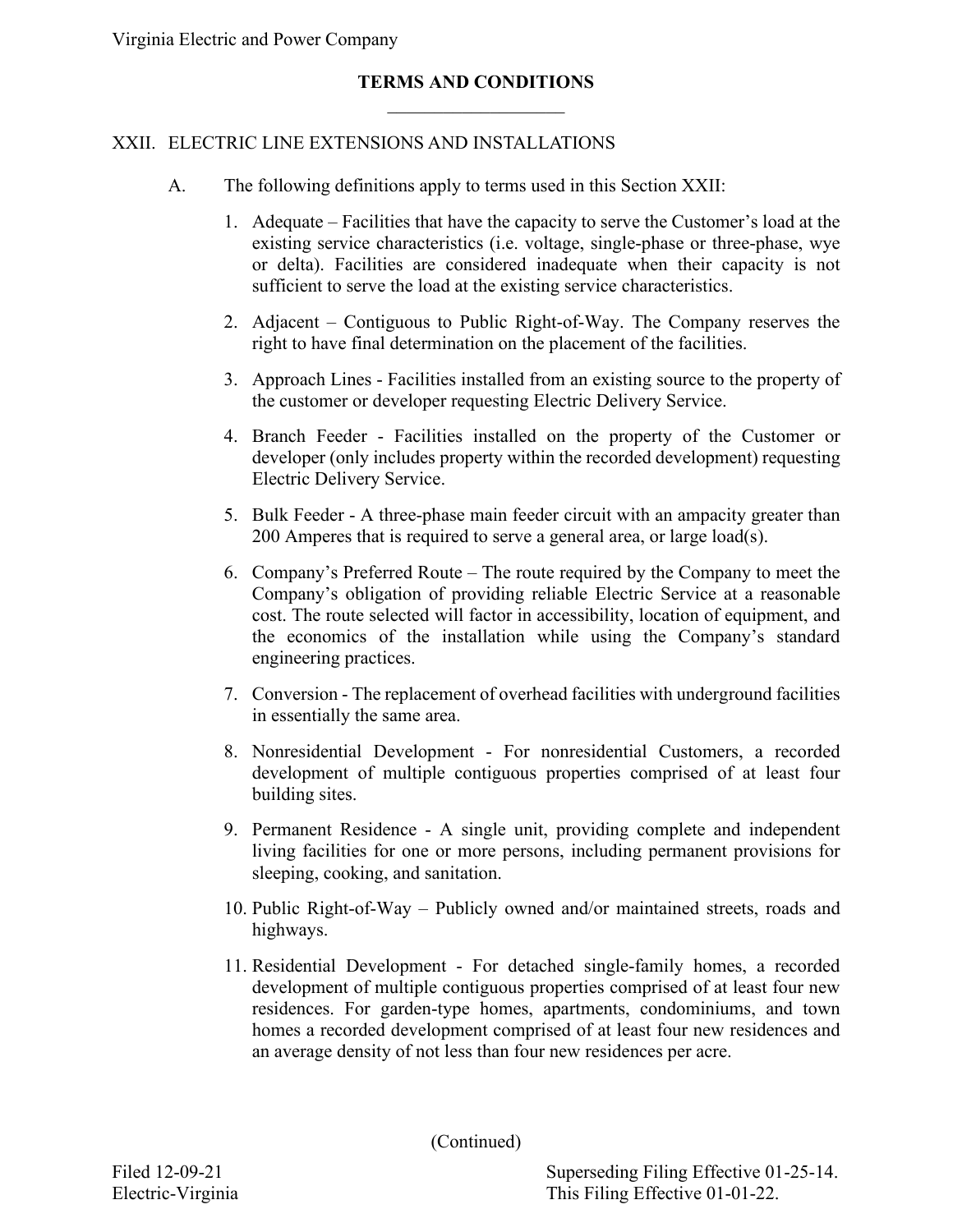### XXII. ELECTRIC LINE EXTENSIONS AND INSTALLATIONS (Continued)

- 12. Transitional Cost The amount by which the estimated cost of providing underground facilities exceeds the estimated cost of providing comparable overhead facilities along the Company's Preferred Route (switches, pads, terminals, etc. required for this installation will be included in the comparison). This cost difference in no event will be less than zero.
- B. New Residential Single-Phase Not Within a Residential Development Contracted to be Served Underground

The Company will provide single-phase Electric Service to a Permanent Residence not previously provided with Electric Service, and not located within an area designated by the Company as an Underground Distribution Area, in accordance with the provisions stated herein.

- 1. Primary Approach Lines located on or Adjacent to Public Rights-of-Way normally will be installed overhead at no cost to the Customer.
	- a. Should the Customer request or be required to install primary Approach Line facilities located on or Adjacent to Public Rights-of-Way underground, a payment equal to the Transitional Cost will be required.
	- b. Secondary Approach Lines (600 Volts or less) located on or Adjacent to Public Rights-of-Way will be installed underground at no charge to the Customer if the Company deems the composition of the land where facilities are to be installed is such that the Company's standard underground trenching equipment can be used to complete the installation**.**
	- c. Single-phase Approach Lines not located on or Adjacent to Public Rightsof-Way normally will be installed underground at no charge to the Customer, if the Company deems the composition of the land where facilities are to be installed is such that the Company's standard underground trenching equipment can be used to complete the installation. The Company reserves the right to determine the operational feasibility and effectiveness of this installation.
	- d. Should a road/street crossing be necessary immediately preceding a Branch Feeder, the Company will install a single-phase primary and secondary Approach Line across such road/street underground at no charge to the customer when the crossing is 75' or less. If the crossing is greater than 75', and the customer requests, or is required, to install underground, the Customer will pay the Company the amount by which the estimated cost of providing the entire crossing of underground facilities exceeds the estimated cost of providing 75' of underground facilities.

(Continued)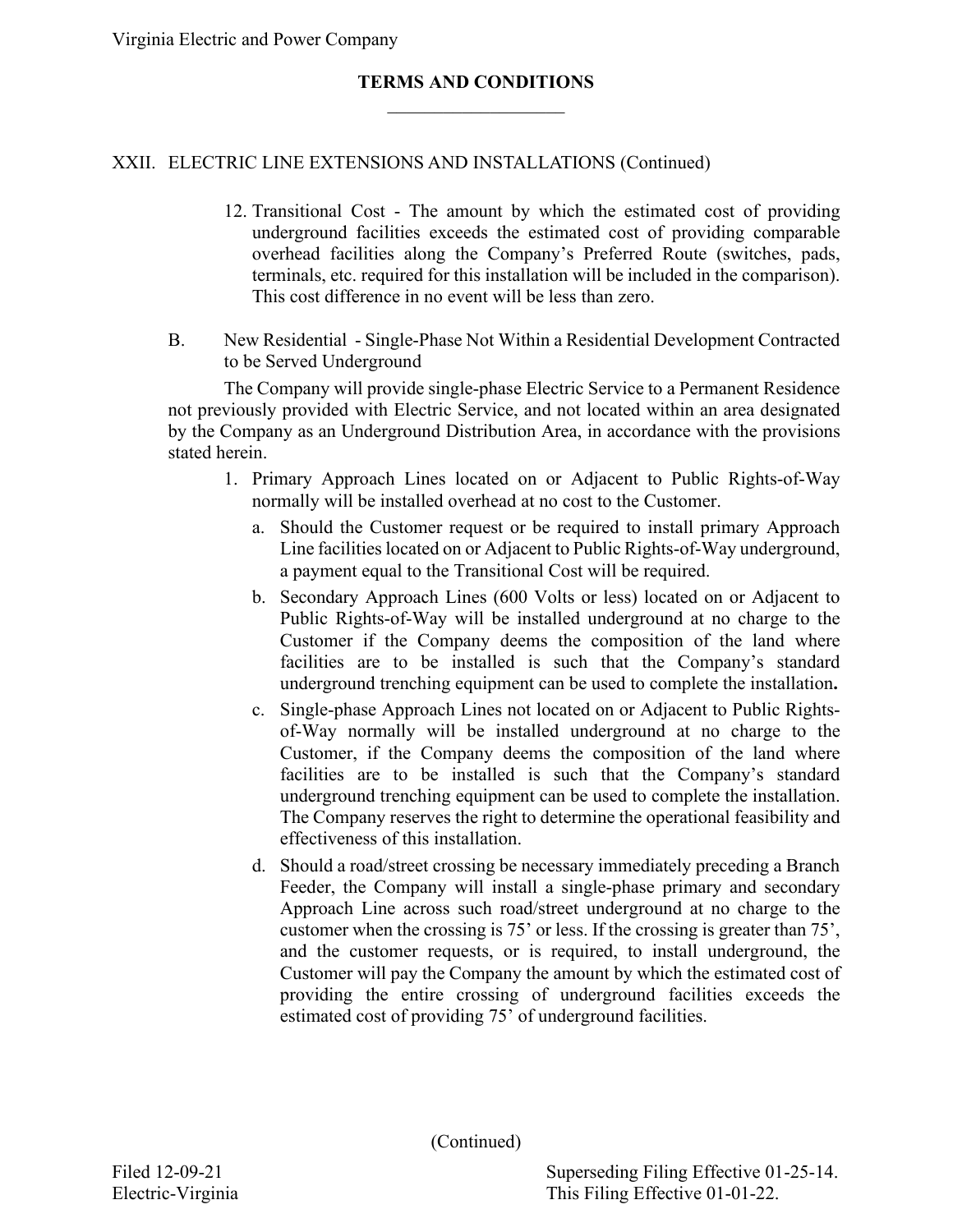Virginia Electric and Power Company

#### **TERMS AND CONDITIONS**  $\mathcal{L}_\text{max}$  , where  $\mathcal{L}_\text{max}$

#### XXII. ELECTRIC LINE EXTENSIONS AND INSTALLATIONS (Continued)

- 2. Branch Feeder facilities will be installed in accordance with the following:
	- a. Branch Feeder facilities not located on or Adjacent to Public Rights-of-Way normally will be installed underground at no charge to the Customer, if the Company deems the composition of the land where facilities are to be installed is such that the Company's standard underground trenching equipment can be used to complete the installation. The Company reserves the right to determine the operational feasibility and effectiveness of this installation.
	- b. Branch Feeders installed on or Adjacent to Public Rights-of-Way that can or will be utilized to serve future customers will be installed overhead at no charge to the Customer. Should the Customer request or be required to install these facilities underground, a payment equal to the Transitional Cost will be required.
	- c. Branch Feeders installed on or Adjacent to Public Rights-of-Way that cannot, or will not, be utilized to serve future customers will be installed underground at no charge to the Customer, if the Company deems the composition of the land where facilities are to be installed is such that the Company's standard underground trenching can be used to complete the installation.
- 3. If the Customer requests or is required to install Branch Feeder facilities not utilizing the Company's Preferred Route, a payment equal to the difference in the estimated installed cost of the Company's Preferred Route and the agreed upon route will be required. This cost difference in no event will be less than zero.
- 4. In reference to installations in 1. and 2., above, should the Customer request underground facilities when the composition of the land is such that normal trenching cannot be used, then the Customer will pay the Company the amount by which the estimated cost of providing underground facilities exceeds the estimated cost of providing normal trenching, or receive overhead installation at no charge.
- C. New Residential Development

The Company will provide Electric Service to individually metered Permanent Residences and or residential units within a Residential Development not previously provided with Electric Service, and not located within an area designated by the Company as an Underground Distribution Area, in accordance with the provisions stated herein.

(Continued)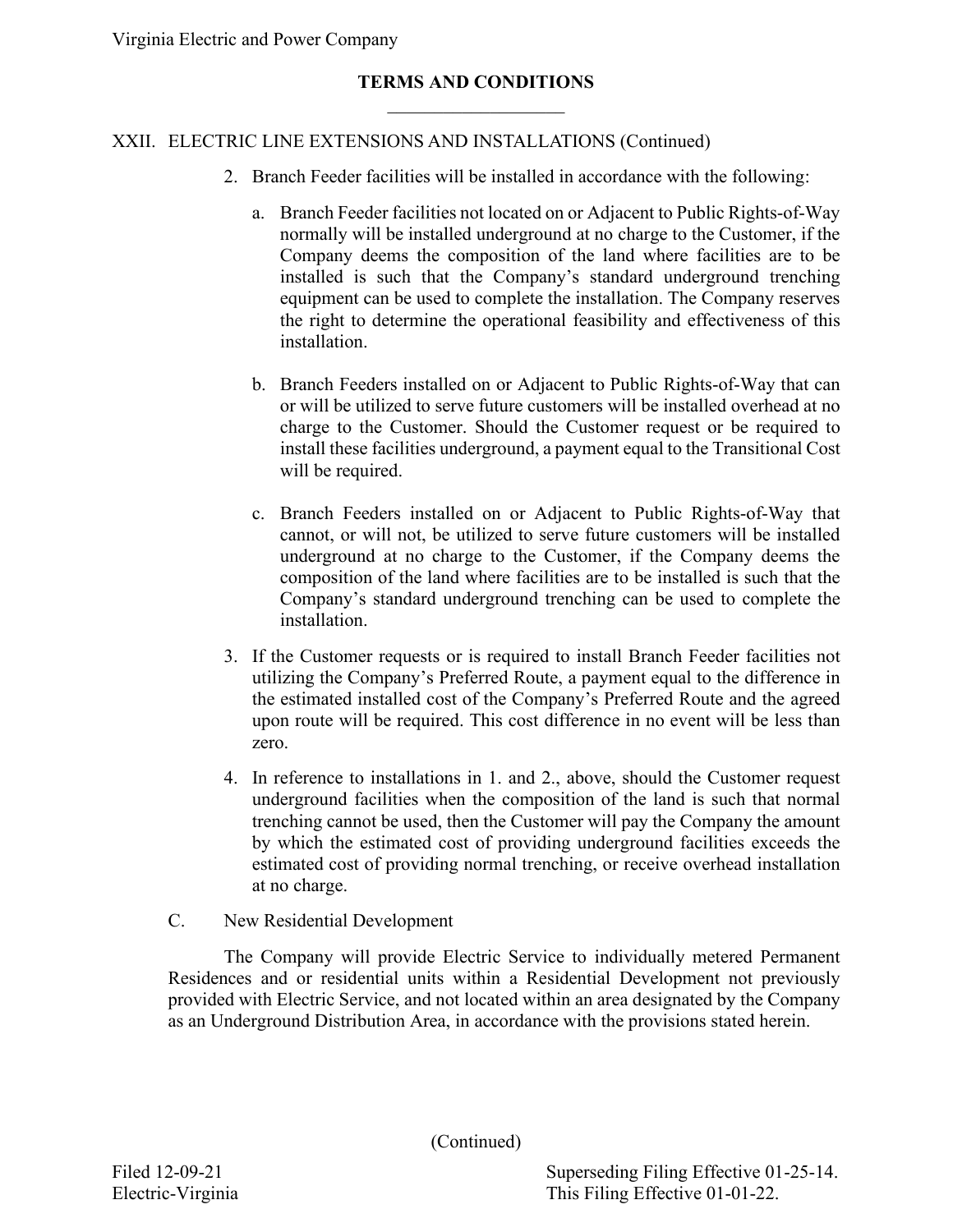### XXII. ELECTRIC LINE EXTENSIONS AND INSTALLATIONS (Continued)

- 1. Approach Lines normally will be installed overhead at no cost to the Customer/Developer.
	- a. Should the Customer/Developer request or be required to install Approach Line facilities located on or Adjacent to Public Rights-of-Way underground, a payment equal to the Transitional Cost will be required.
	- b. Single-phase Approach Lines not located on or Adjacent to Public Rightsof-Way normally will be installed underground at no charge to the Customer/Developer if the Company deems the composition of the land where facilities are to be installed is such that the Company's standard underground trenching equipment can be used to complete the installation. The Company reserves the right to determine the operational feasibility and effectiveness of this installation.
	- c. Should a road/street crossing be necessary immediately preceding a Branch Feeder, the Company will install a single-phase primary and secondary Approach Line across such road/street underground at no charge to the customer when the crossing is 75' or less. If the crossing is greater than 75', and the customer requests, or is required, to install underground, the Customer will pay the Company the amount by which the estimated cost of providing the entire crossing of underground facilities exceeds the estimated cost of providing 75' of underground facilities.
- 2. Branch Feeder facilities installed on or Adjacent to Public Rights-of-Way (not located within the Residential Development) that can or will be utilized to serve future customers located outside the Residential Development will be installed overhead. Should the Customer/Developer request or be required to install these Branch Feeder facilities underground, and the Company deems it to be operationally feasible, a payment equal to the Transitional Cost will be required.
- 3. Branch Feeder facilities not defined in Paragraph C.2., above, will be installed underground within the Residential Development (including Bulk Feeder) along the Company's Preferred Route at no charge to the Customer/Developer when all the criteria below are met.
	- a. The Customer/Developer, at the Customer/Developer's own expense, installs Company provided conduit, at locations specified by the Company, within the new Residential Development. This is to include road crossings, driveways, obstructions, etc. (If a Duct Bank/Conduit System installation is required or requested, it will be installed in accordance with Paragraph V., below).
	- b. There is no residence and or residential unit with electric motors rated at 15 horsepower or more.
	- c. The Customer/Developer executes an Underground Agreement and/or all required easements before any lots or units in the development are sold.

(Continued)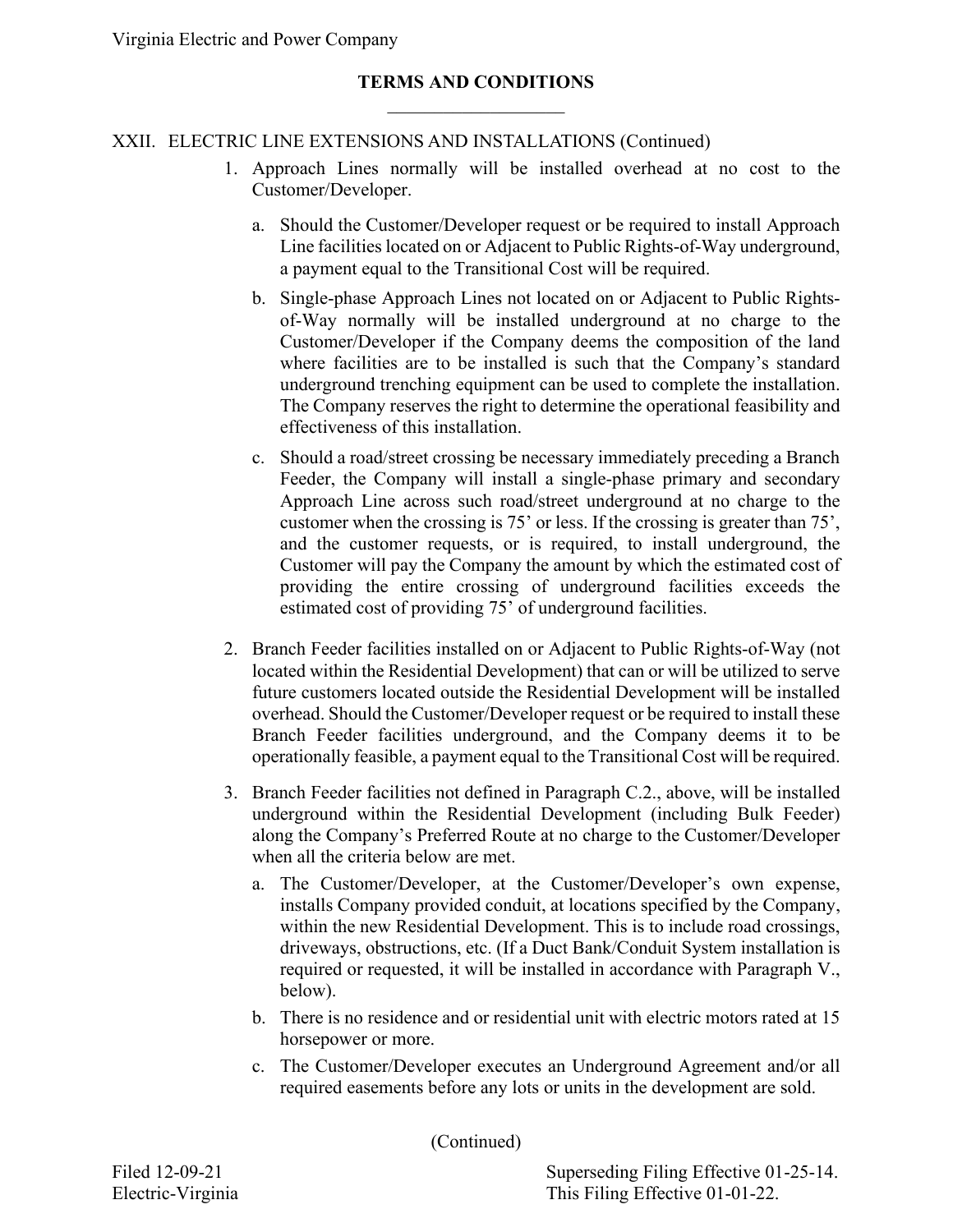Virginia Electric and Power Company

#### **TERMS AND CONDITIONS**  $\mathcal{L}_\text{max}$  , where  $\mathcal{L}_\text{max}$

#### XXII. ELECTRIC LINE EXTENSIONS AND INSTALLATIONS (Continued)

- d. The Customer/Developer cuts and clears the Right-of-Way to Company specifications.
- e. The delivery characteristics requested at each residential unit is singlephase 120/240 Volt.
- 4. If the Customer/Developer requests or is required to install Branch Feeder facilities not utilizing the Company's Preferred Route, a payment equal to the difference in the estimated installed cost of the Company's Preferred Route and the agreed upon route will be required. This cost difference in no event will be less than zero.
- 5. In reference to installations in this Paragraph C., above, when the composition of the land is such that normal trenching equipment cannot be used, then the Customer/Developer will pay the Company the amount by which the estimated cost of providing underground facilities exceeds the estimated cost of providing normal trenching.
- 6. If the Customer/Developer does not meet all the criteria in this Paragraph C.3., above, overhead facilities will be provided at no charge utilizing the Company's Preferred Route.
- D. New Non-residential and New Residential Three-Phase Service

The Company will provide Electric Service, to individually metered permanent non-residential units (including garages, tool sheds, swimming pool pumps, well pumps, etc.), or individually metered three-phase detached single-family residential homes not previously provided with Electric Service, and not located within an area designated by the Company as an Underground Distribution Area, in accordance with the provisions stated herein.

- 1. The Customer will pay the Company the amount, if any, by which the cost contained in Paragraphs D.2., D.3., D.5., D.7.a., D.7.b., D.7.c., D.7.d., and D.7.e. exceeds four times the continuing estimated annual revenue - less fuel charge revenue - that can reasonably be expected.
- 2. Primary Approach Lines located on or Adjacent to Public Rights-of-Way and all multi-phase Approach Lines normally will be installed overhead along the Company's Preferred Route.

(Continued)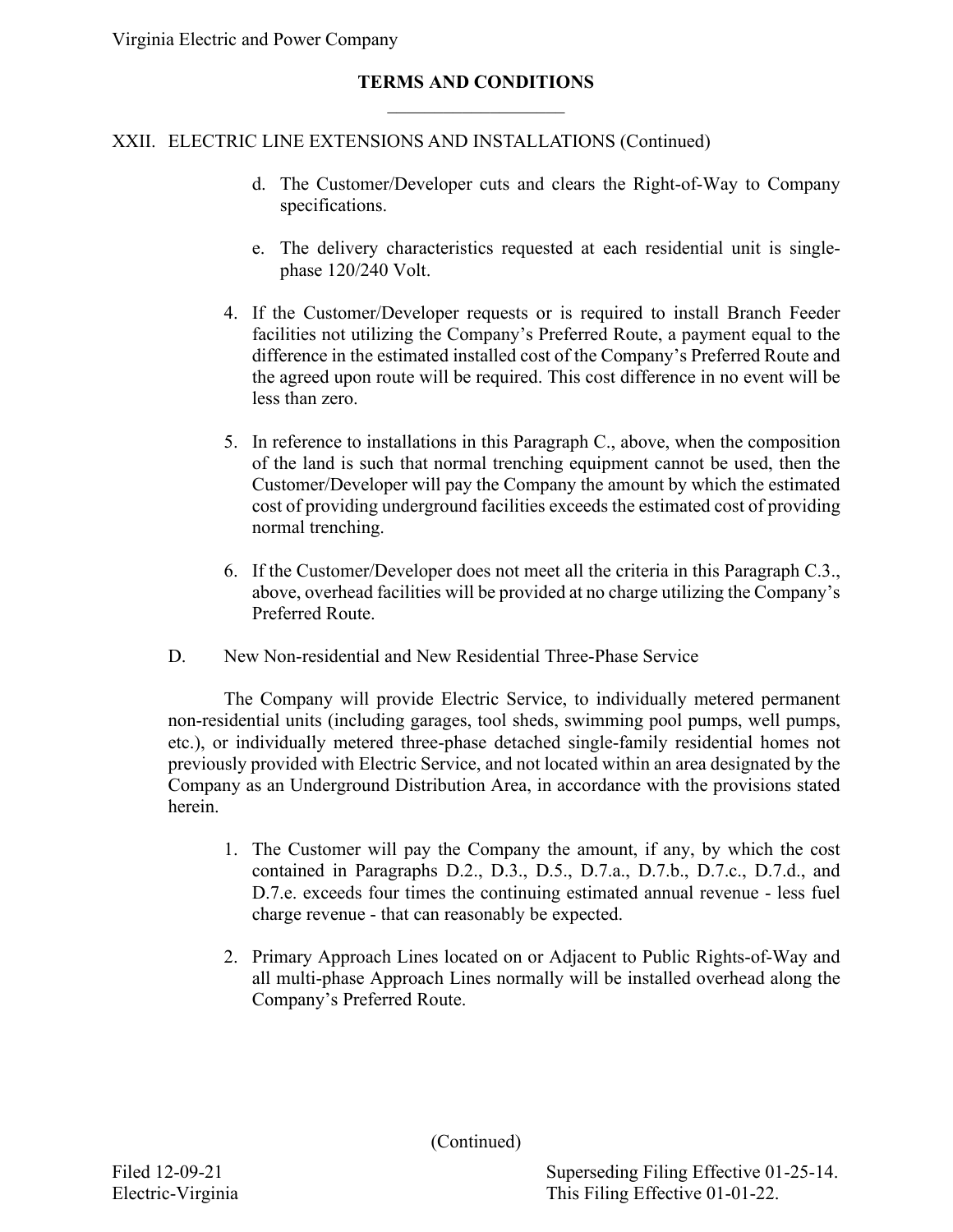# XXII. ELECTRIC LINE EXTENSIONS AND INSTALLATIONS (Continued)

- 3. Secondary Approach Lines (600 Volts or less) located on or Adjacent to Public Rights-of-Way will be installed underground if the Company deems the composition of the land where facilities are to be installed is such that the Company's standard underground trenching equipment can be used to complete the installation.
- 4. Should the Customer request or be required to install underground Approach Line facilities defined in Paragraph D.2., above, a payment equal to the Transitional Cost will be required for facilities located on or Adjacent to Public Rights-of-Way, or any multi-phase extension.
- 5. Single-phase Approach Lines not located on or Adjacent to Public Rights-of-Way normally will be installed underground if the Company deems the composition of the land where facilities are to be installed is such that the Company's standard underground trenching equipment can be used to complete the installation; otherwise, overhead facilities will be installed. The Company reserves the right to determine the operational feasibility and effectiveness of these installations.
- 6. Should a road/street crossing be necessary immediately preceding a Branch Feeder, the Company will install a single-phase primary and secondary Approach Line across such road/street underground at no charge to the customer when the crossing is 75' or less. If the crossing is greater than 75', and the customer requests, or is required, to install underground, the Customer will pay the Company the amount by which the estimated cost of providing the entire crossing of underground facilities exceeds the estimated cost of providing 75' of underground facilities.
- 7. Branch Feeder facilities will be installed in accordance with the following:
	- a. Branch Feeder facilities with a rated voltage greater than 50 kV will be installed overhead.
	- b. Branch Feeder facilities located on or Adjacent to Public Rights-of-Way installed to serve individually metered nonresidential Customers not located within a Nonresidential Development, or individually metered residential three-phase Customers will be installed overhead.
	- c. Branch Feeder facilities within a Nonresidential Development located on or Adjacent to Public Rights-of-Way, and that can or will be utilized to serve future customers located outside the development, will be installed overhead.
	- d. Branch Feeder facilities where Bulk Feeder is not required and not defined in Paragraphs D.7.a., D.7.b., and D.7.c., above, normally will be installed underground if the Company deems the composition of the land where facilities are to be installed is such that the Company's standard underground trenching equipment can be used to complete the installation. Otherwise, overhead facilities will be installed. The Company reserves the right to determine the operational feasibility and effectiveness of this installation.

(Continued)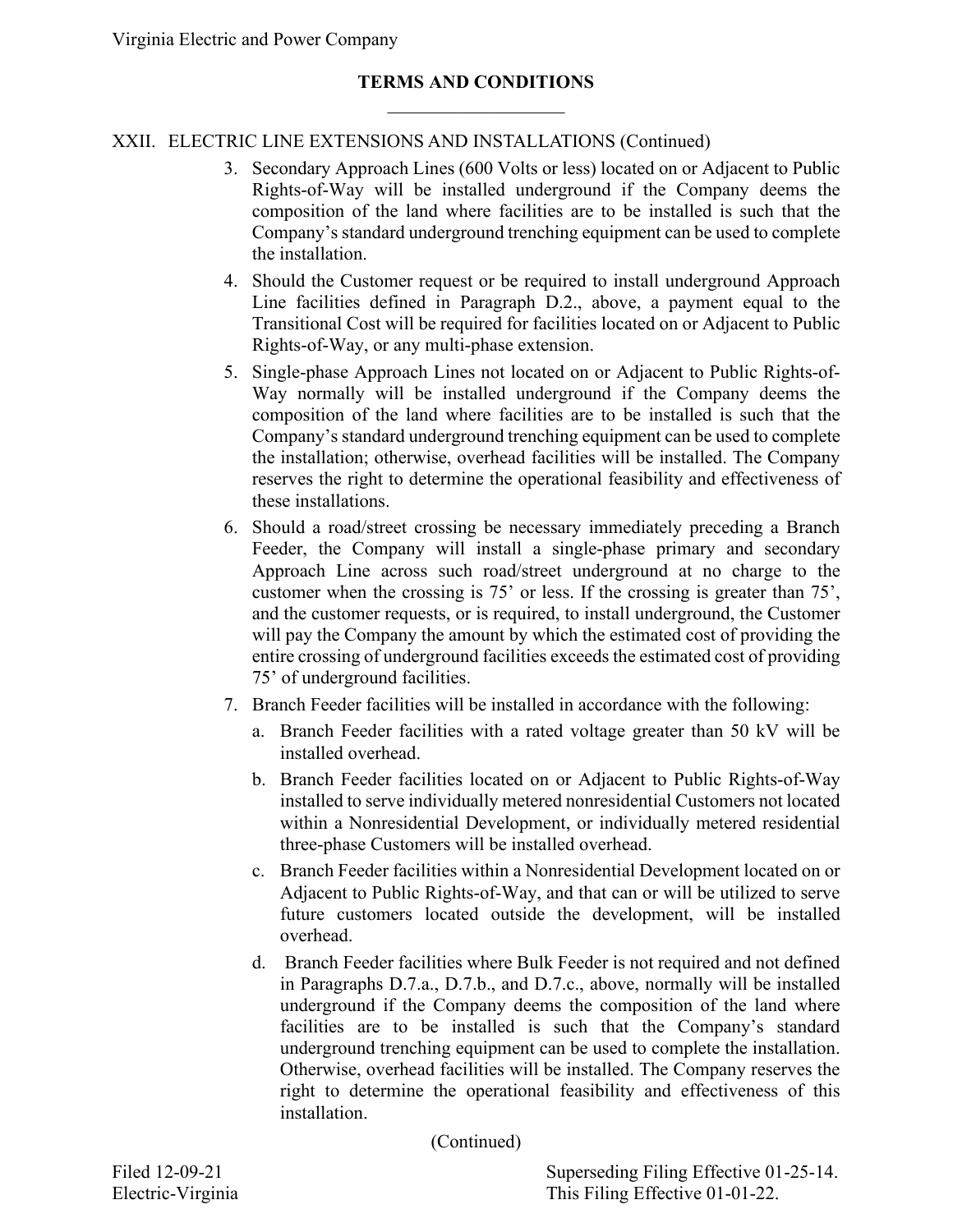# XXII. ELECTRIC LINE EXTENSIONS AND INSTALLATIONS (Continued)

- e. Branch Feeder facilities wherein Bulk Feeder is required will normally be installed overhead.
- f. Should the Customer request or be required to install underground Branch Feeder facilities defined in Paragraphs D.7.a., D.7.b., and D.7.c., above, a payment equal to the Transitional Cost will be required.
- g. Should the Customer request or be required to install Bulk Feeder underground, a payment equal to the Transitional Cost will be required.
- 8. When the Company deems the composition of the land is such that normal trenching cannot be used, then the Customer will pay the Company the amount by which the estimated cost of providing underground facilities exceeds the estimated cost of providing such underground facilities with normal trenching.

9. If the Customer requests or is required to install Branch Feeder facilities not utilizing the Company's Preferred Route, a payment equal to the difference in the estimated installed cost of the Company's Preferred Route and the agreed upon route will be required. This cost difference in no event will be less than zero.

E. New Residential Development Three Phase Service

The Company will provide three-phase electric facilities to serve individually metered residential units (garden-type homes, apartments, condominiums, and town homes) within a Residential Development not previously provided with Electric Service, and not located within an area designated by the Company as an Underground Distribution Area, in accordance with the provisions stated herein.

- 1. The Customer will receive a credit of four times the anticipated annual revenue, excluding fuel charge revenue, per metered unit, which will be applied to the applicable charges, if any, contained in Paragraphs E.2., E.4., and E.6.
- 2. Approach Lines will normally be installed overhead along the Company's Preferred Route.
- 3. Should the Customer request or be required to install Approach Line facilities underground, a payment equal to the Transitional Cost will be required.

(Continued)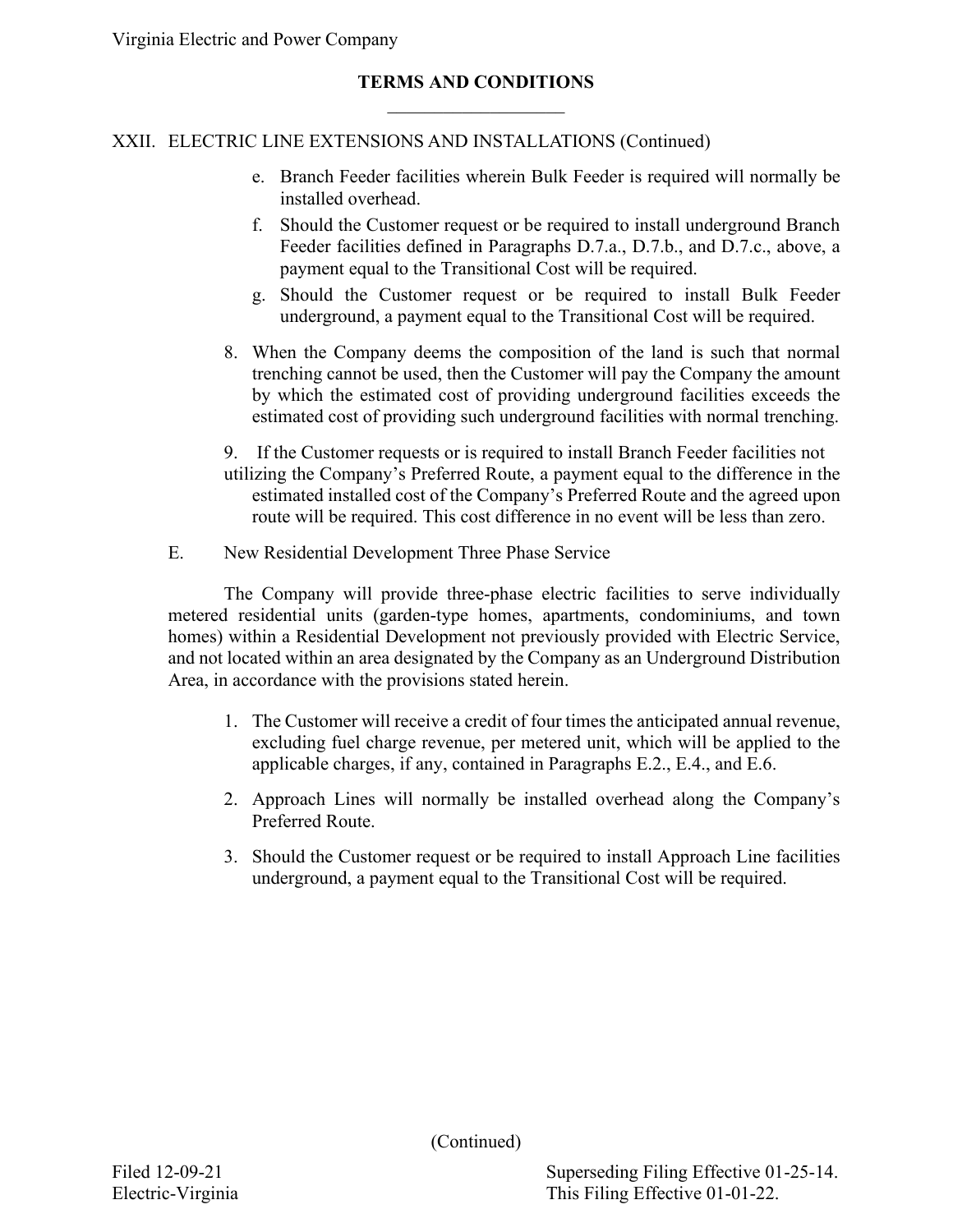# XXII. ELECTRIC LINE EXTENSIONS AND INSTALLATIONS (Continued)

- 4. Branch Feeder facilities installed on or Adjacent to Public Rights-of-Way that can or will be utilized to serve future customers located outside the Residential Development will be installed overhead.
- 5. Should the Customer request or be required to install these Branch Feeder facilities underground, as defined in Paragraph E.4., above, a payment equal to the Transitional Cost will be required.
- 6. Branch Feeder facilities not defined in Paragraph E.4., above, will be installed underground within the development along the Company's Preferred Route upon execution of an Underground Agreement and provided all required easements are executed before any lots or units in the Residential Development are sold.
- 7. If the Company deems the composition of the land is such that normal trenching cannot be used to install Branch Feeder facilities, the Customer will pay the Company the amount by which the cost of providing estimated underground facilities exceeds the estimated cost of providing normal trenching, or the facilities will be installed overhead.
- 8. If the Customer requests or is required to install Branch Feeder facilities not utilizing the Company's Preferred Route, a payment equal to the estimated difference in the cost of the facilities utilizing the Company's Preferred Route versus the cost of the facilities utilizing the agreed upon route will be required. This cost difference in no event will be less than zero. The Company reserves the right to have final determination of location of facilities.
- 9. Customers who do not qualify for service in accordance with the provisions of this paragraph will be served in accordance with Paragraph D.
- F. Service Upgrades
	- 1. Residential (not located within an area designated by the Company as an Underground Distribution Area)
		- a. The Company will provide Electric Service to previously served individually metered Permanent Residences in accordance with the provisions stated herein.
		- b. The Company will replace inadequate overhead facilities with adequate overhead facilities at no cost to the Customer.

(Continued)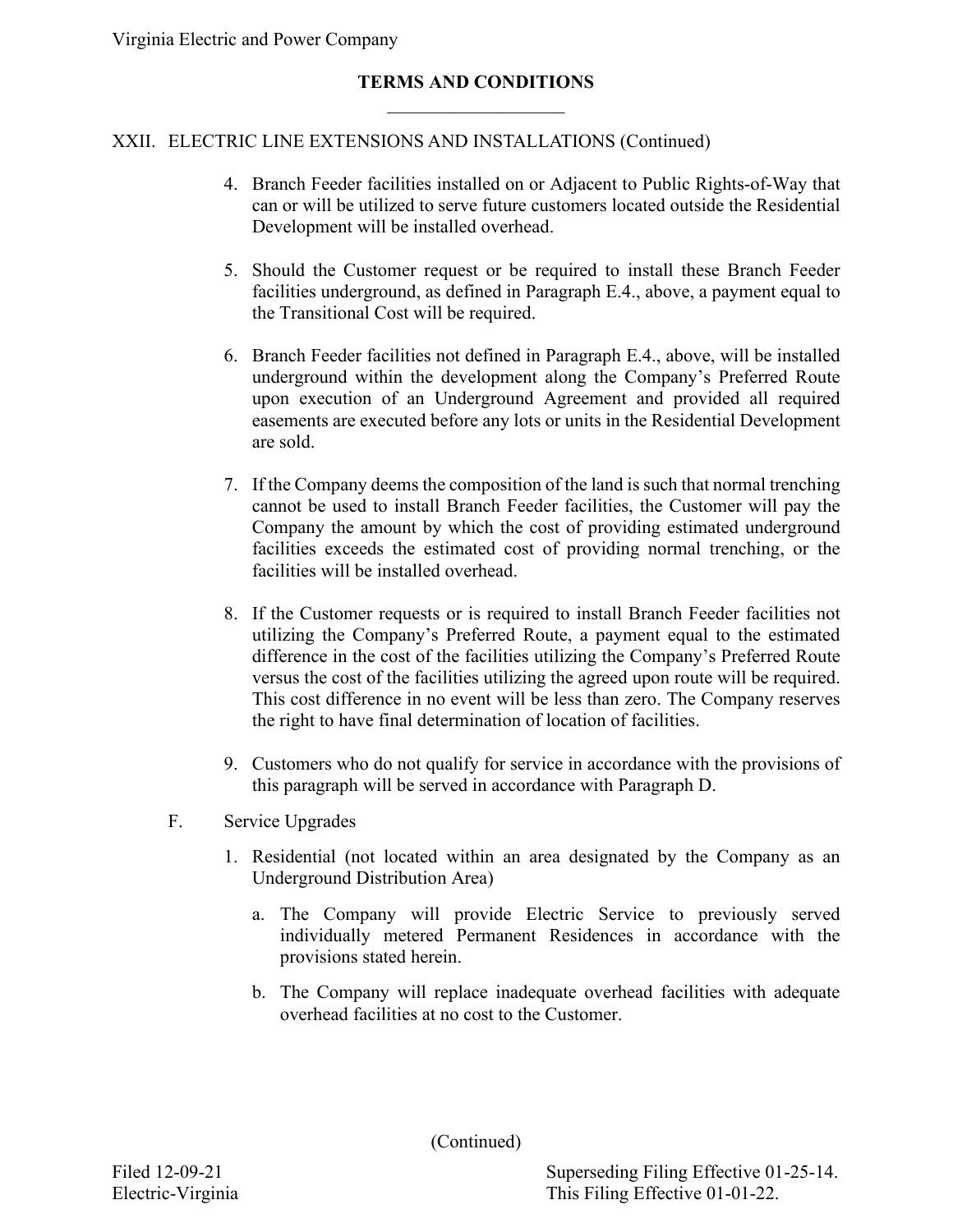### XXII. ELECTRIC LINE EXTENSIONS AND INSTALLATIONS (Continued)

- c. The Company will replace inadequate underground facilities with adequate underground facilities at no cost to the Customer, except as otherwise provided in this subparagraph. When the Company deems the composition of the land is such that normal trenching cannot be used, then the Customer will pay the Company the amount by which the estimated cost of providing underground facilities exceeds the estimated cost of providing normal trenching. If the Customer requests or is required to install Branch Feeder facilities not utilizing the Company's Preferred Route, a payment equal to the difference in the estimated initial installed cost of facilities in the Company's Preferred Route versus the estimated installation cost of facilities in the agreed upon route will be required. This cost difference will in no event be less than zero.
- 2. Non-residential (not located within an area designated by the Company as an Underground Distribution Area)
	- a. The Company will provide new facilities required to provide Electric Service to previously served individually metered non-residential Customers in accordance with Paragraph D.
	- b. The estimated annual revenue credit in D.1 will only include the incremental continuing estimated annual revenue, less fuel charge revenue, that can reasonably be expected. Incremental estimated revenue is defined as the revenue associated with the additional usage that will be added after the Company's facilities are upgraded.
	- c. The incremental revenue credit can also be applied to the estimated cost of the removal of existing facilities that are being replaced with new facilities as part of the upgrade. The total incremental revenue credit applied to a nonresidential upgrade will not exceed four years.
	- d. When the Company deems the composition of the land is such that normal trenching equipment cannot be used then the Customer will pay the Company the amount by which the estimated cost of providing underground facilities exceeds the estimated cost of providing normal trenching.

(Continued)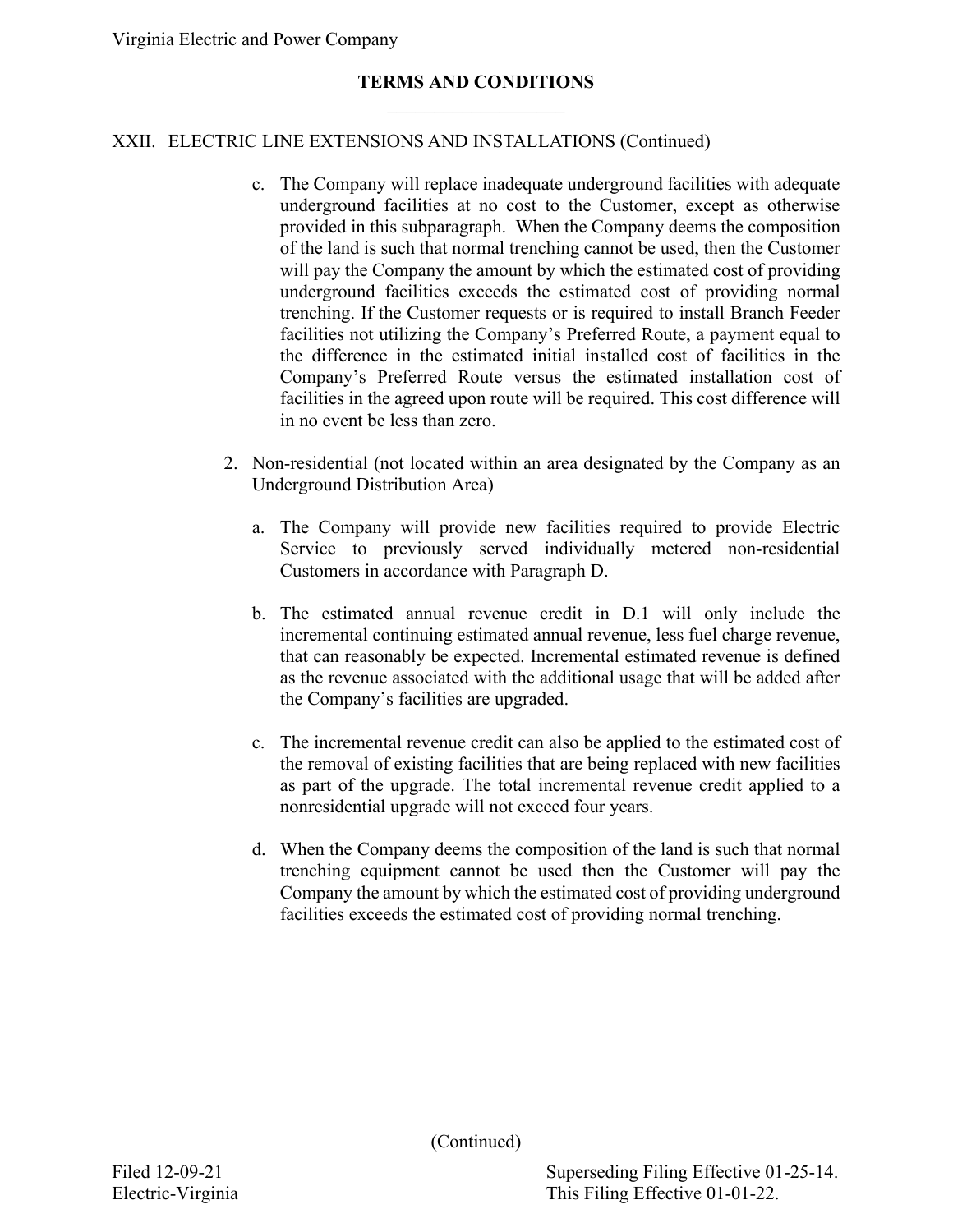### XXII. ELECTRIC LINE EXTENSIONS AND INSTALLATIONS (Continued)

e. If the Customer requests or is required to install Branch Feeder facilities not utilizing the Company's Preferred Route, a payment equal to the difference in the estimated initial installed cost of the Company's Preferred Route and the agreed upon route will be required. This cost difference in no event will be less than zero, and revenue, if any, will not be applied to this charge.

#### G. Conversions

- 1. When a Customer requests the Company to convert existing adequate overhead secondary facilities to underground, such service will be furnished, provided the Customer pays to the Company an amount equal to the estimated cost of removing the adequate secondary overhead facilities, plus the charges, if any, specified in the applicable paragraph for new service, above.
- 2. When a Customer requests the Company to convert existing inadequate overhead secondary facilities to underground, such service will be furnished, in accordance with the applicable paragraphs for new service above. There will be no charge for the removal of the inadequate overhead secondary facilities.
- 3. When a Customer requests the Company to convert existing overhead primary facilities (greater than 600 Volts) to underground, the Customer will pay The Company the estimated removal cost of the overhead primary facilities, less salvage, plus the estimated installation cost of the underground facilities.
- H. Three-Phase Service Qualification:

The Company will provide three-phase service in accordance with the provisions of the applicable paragraphs, above, to Customers having one three-phase motor larger than five horsepower, or to a single metered Customer having multiple three-phase motors which total at least 15 horsepower, provided the motors are properly sized for their expected use, or to a single metered Customer having 50 kilowatts or more of lighting load. Customers that request three-phase service but do not meet the foregoing minimums may receive threephase service upon payment of the amount, if any, by which the estimated cost of constructing a three-phase extension exceeds the estimated cost of constructing a singlephase extension with capacity to serve the same kilovolt-ampere load. This charge shall be in addition to any other charges normally applicable for a single-phase extension.

(Continued)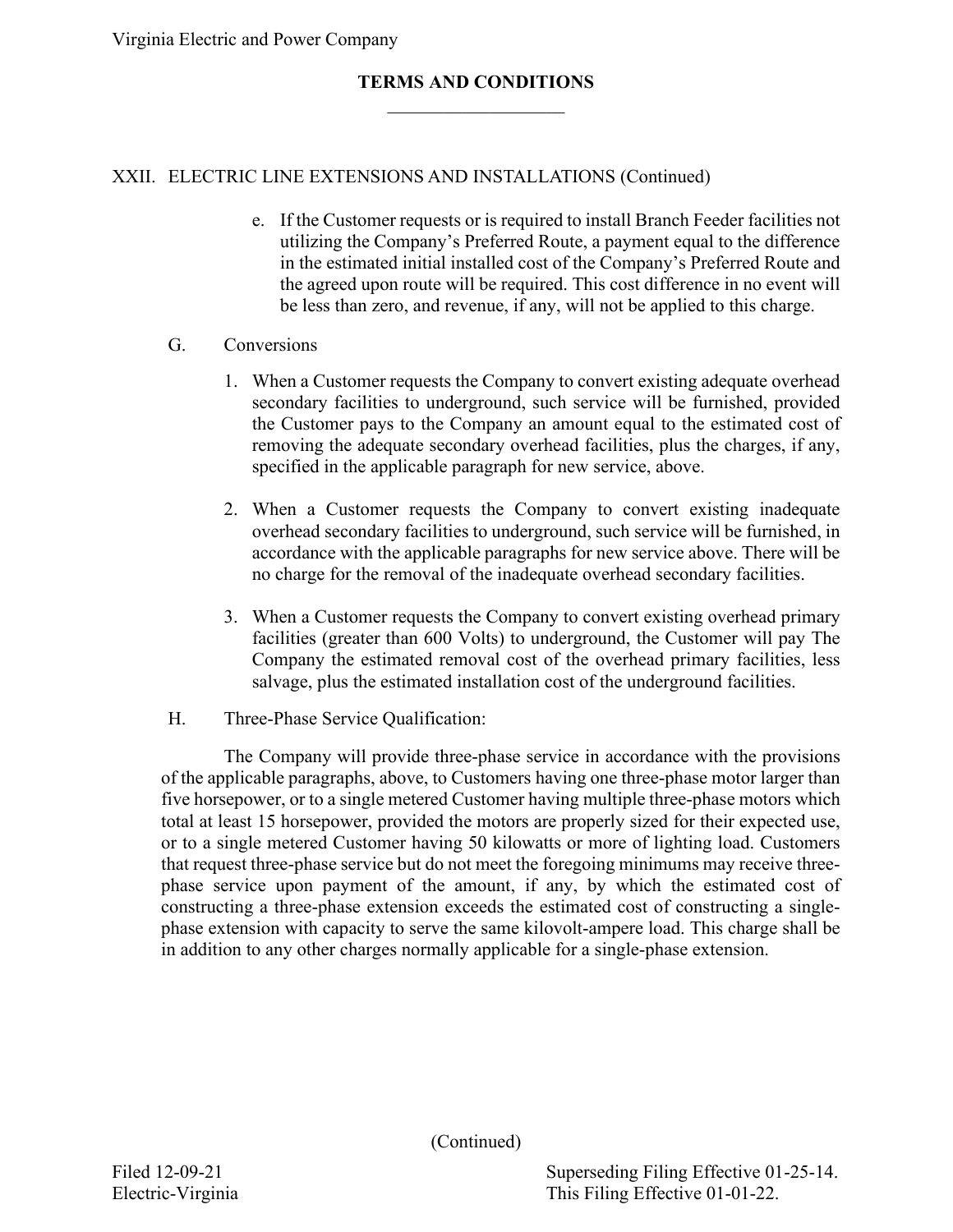# XXII. ELECTRIC LINE EXTENSIONS AND INSTALLATIONS (Continued)

#### I. Underground Distribution Area

Within any major metropolitan, high-load, high density center which the Company has designated as an "Underground Distribution Area," the Customer requesting service will pay the Company the amount, if any, by which the cost of the Approach Line exceeds four times the continuing estimated annual revenue--less fuel charge revenue-- that can reasonably be expected, except that the Company shall not be obligated to construct or own any electric underground facilities beyond the property line of the Customer.

J. The Company will make electric delivery installations other than those specified in Paragraphs B., C., D., E., F., and G., above, under conditions specified in the Company's electric Line Extension agreements on file with the Commission.

K. If a proposed electric Line Extension is of such great length or high cost, or if, in the Company's opinion, the anticipated Electric Delivery Service revenue from such Line Extension is insufficient or temporary, or if the Customer or Customers to be supplied are unable to establish a credit standing satisfactory to the Company, the Company reserves the right to determine the advisability of making such Line Extension.

L. The Company shall not be required to make any electric Line Extension until the Customer or Customers to be supplied from such Line Extension have signed all applicable applications or agreements, and fulfilled such other conditions for the connection to the Company's facilities and for receiving the Electric Service as may be required by the Company, and until all premises to be supplied have been wired and made ready for service.

M. The Company shall not be required to make any electric delivery installations on private property until the property owner shall have granted to the Company an easement of Right-of-Way for the construction, operation and maintenance of such electric delivery installation.

N. The Customer may be required to secure Rights-of-Way on private property without cost to the Company, or to assist the Company in obtaining Rights-of-Way.

O. Whenever it is determined that an electric delivery installation on private property to serve one Customer will be built by the Customer, such installation (1) shall start within 100 feet of the Company's line, (2) shall be constructed in compliance with the Company's standards and be approved by the Company, (3) shall be maintained by the Customer at all times in a manner satisfactory to the Company, and (4) the Customer shall assume the liability for the maintenance and operation of the line. If the line owned by the Customer is not operated and maintained in a manner satisfactory to the Company, or, in the Company's opinion, may interfere with or be detrimental to the Company's facilities or to the provision of Electric Service by the Company to any other Customer, then the Company may discontinue Electric Service as provided in Section XVI--Discontinuance of Electric Service. After such discontinuance the supply will not be restored until conditions are made satisfactory to the Company as provided in Section III – Inspection and in Section and/or XVII–Reconnection of Electric Service.

(Continued)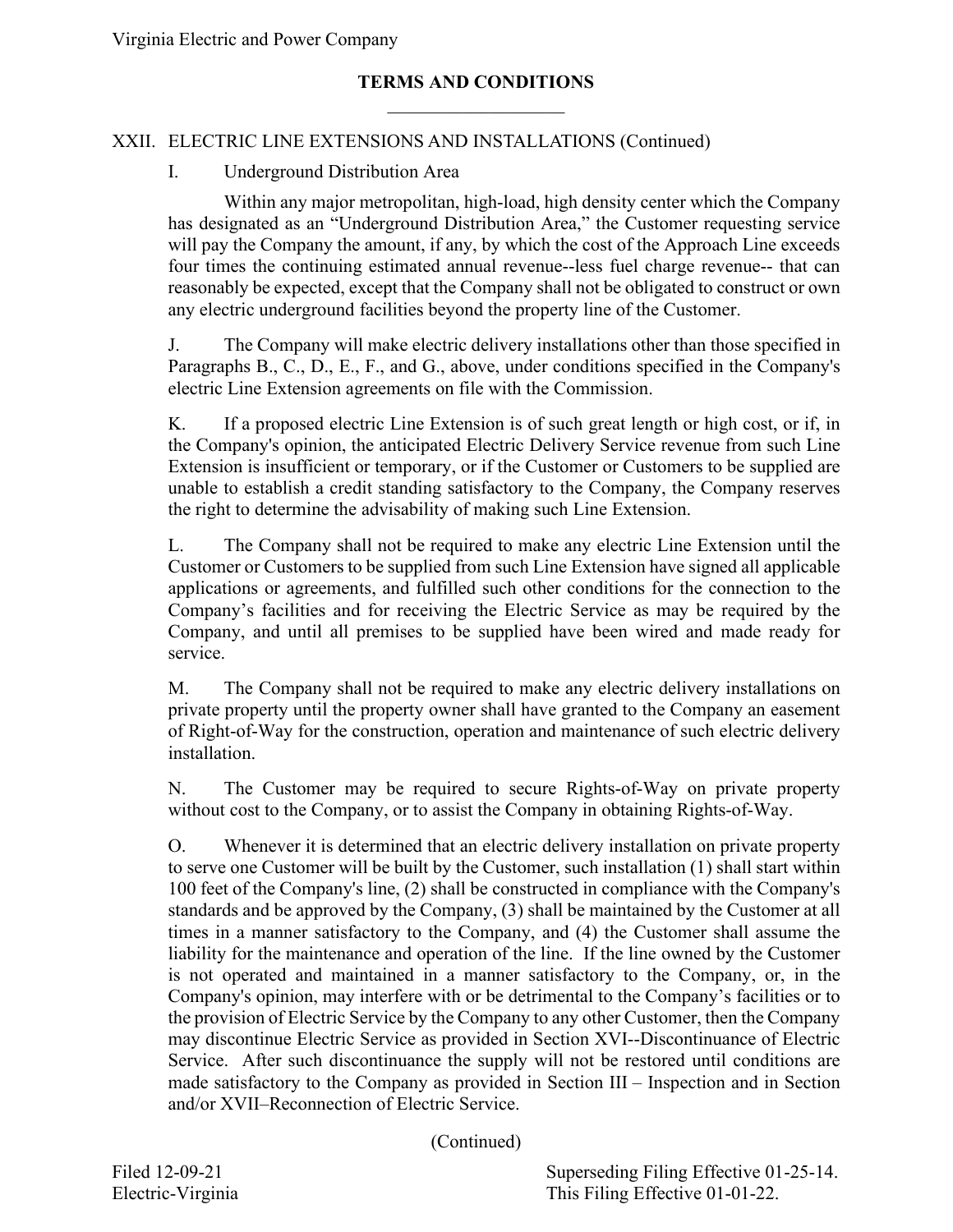### XXII. ELECTRIC LINE EXTENSIONS AND INSTALLATIONS (Continued)

P. When any governmental authority requires that electric lines and related facilities be located or relocated underground, to the extent such installation or underground facilities is not covered by this Section XXII the cost incurred by the Company properly attributable to such installation will be charged, in a manner approved by the Commission, pro rata to the Customers receiving Electric Service within the jurisdiction imposing the requirement.

Q. The Company may require definite written guarantees of revenue to justify the provision of Electric Service when, in the Company's opinion, the continuing revenue is speculative or non-permanent in nature. This guarantee shall include a monthly contract dollar minimum which shall be based on 50% of the customer's lowest anticipated monthly bill, less fuel, taxes, and facilities charge. The term length of the guarantee shall be based on the Company's net investment divided by the monthly dollar minimum.

In conjunction with Paragraph D. above, when the net cost to provide service exceeds \$350,000, to ensure that actual revenue received from the Customer (less taxes, fuel and facilities charges) supports the estimated revenue credit, the Customer will be required to contract for an Agreement for Electric Service executed between the Company and the Customer to guarantee the Company recovers its initial net investment over the first 4 years of service. The contract value in the Agreement for Electric Service will be set to equal the net investment of the Company, which is defined as the estimated non-betterment cost to provide electrical facilities at the customer's service location based on information provided by the Customer, less any non-refundable Contribution in Aid of Construction (CIAC) paid upfront by the Customer. In the event the Customer's billing (less taxes, fuel and facilities charges) over the first 4 years does not cover the Company's net investment, the Customer will be required to compensate the Company for the difference between actual revenues received and the contract value. If at any point during the 4-year period the Customer satisfies the contract value for the line extension it will no longer be applicable to this Customer.

Upon request by the Customer, the Company will provide the Customer a standing quarterly update on the Customer's progress toward satisfying the contract value for each of the Customer's affected accounts. Once the Company's customer information platform billing system is implemented, the update will be provided on a monthly basis.

R. These general rules and regulations shall not be construed as prohibiting the Company from making electric delivery installations of greater length or higher cost, provided there is no discrimination between Customers receiving Electric Service under the same classification.

S. Where applicable, the Company will install, own and maintain electric line facilities as provided in this Section XXII. The Company reserves the right to have final determination of the location of the Company's facilities

(Continued)